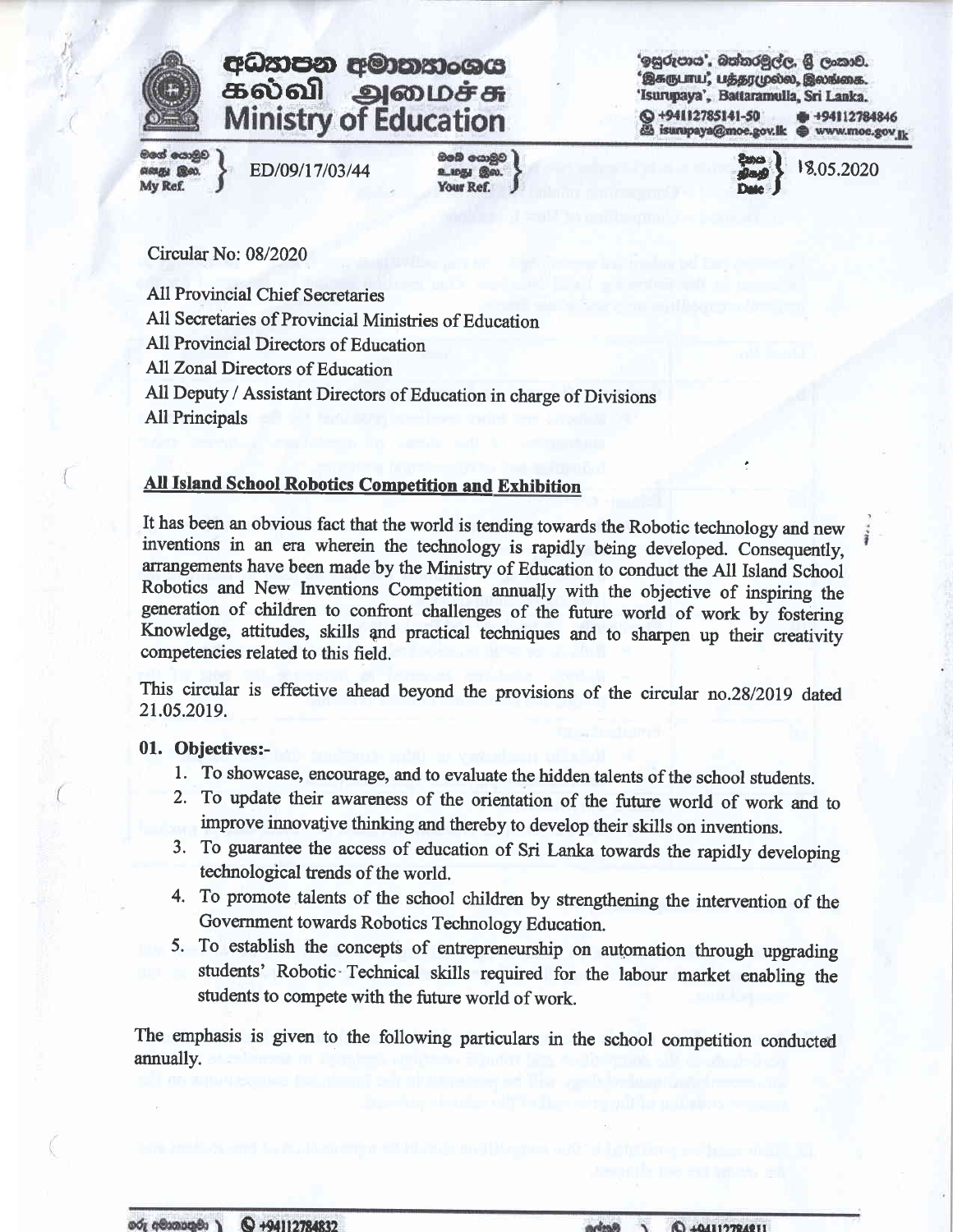# 02. Scope of the Competition.

This competition is held under two main themes.

- I. Theme 1 Competitioh related to Robotic Technology.
- II. Theme  $2 -$  Competition of New Inventions

Creations can be submitted according to the respective areathat is used in technology as indicated in the following Head Numbers. One creation should be presented for the national competition only under one therne.

| Head No. | Area                                                                                                                                                                                                                                  |  |  |  |  |
|----------|---------------------------------------------------------------------------------------------------------------------------------------------------------------------------------------------------------------------------------------|--|--|--|--|
| 01       | Production Industry and Environmental Studies<br>Robotic and other creations produced for the convenience or<br>automation of the works of agriculture, fisheries, other<br>industries and environmental activities.                  |  |  |  |  |
| 02       | Education<br>$\triangleright$ Robotic or other creations to improve the quality of learning -<br>teaching process.<br>$\triangleright$ Robotic or other creations that can be used to facilitate the<br>learning-teaching process.    |  |  |  |  |
| 03       | <b>Engineering Technology and Production</b><br>Robotic or other creations related to action automation<br>Robotic machines invented to minimize the cost of the<br>$\blacktriangleright$<br>production techniques or other creations |  |  |  |  |
| 04       | Entertainment<br>$\triangleright$ Robotic machinery or other creations that can be used for<br>entertainment purposes/ sports activities                                                                                              |  |  |  |  |
| 05       | <b>Health and Medical</b><br>Robotic or other creations invented for health care or medical<br>activities.                                                                                                                            |  |  |  |  |

## 03. Levels of the Competition

- i. School students less than 18 years of age studying in Grades  $6 13$  in National and Provincial schools covering the 09 provinces are eligible to participate in the competition.
- ii. Students of all schools (Govemment, Assisted schools) and Piriven are able to participate in the competition and robotic creations designed in accordance with the aforementioned methodology will be presented in the Provincial competitions on the recommendation of the principal of the school / pirivena.
- iii. Each creation presented to this competition should be a production of one student and the teams are not allowed.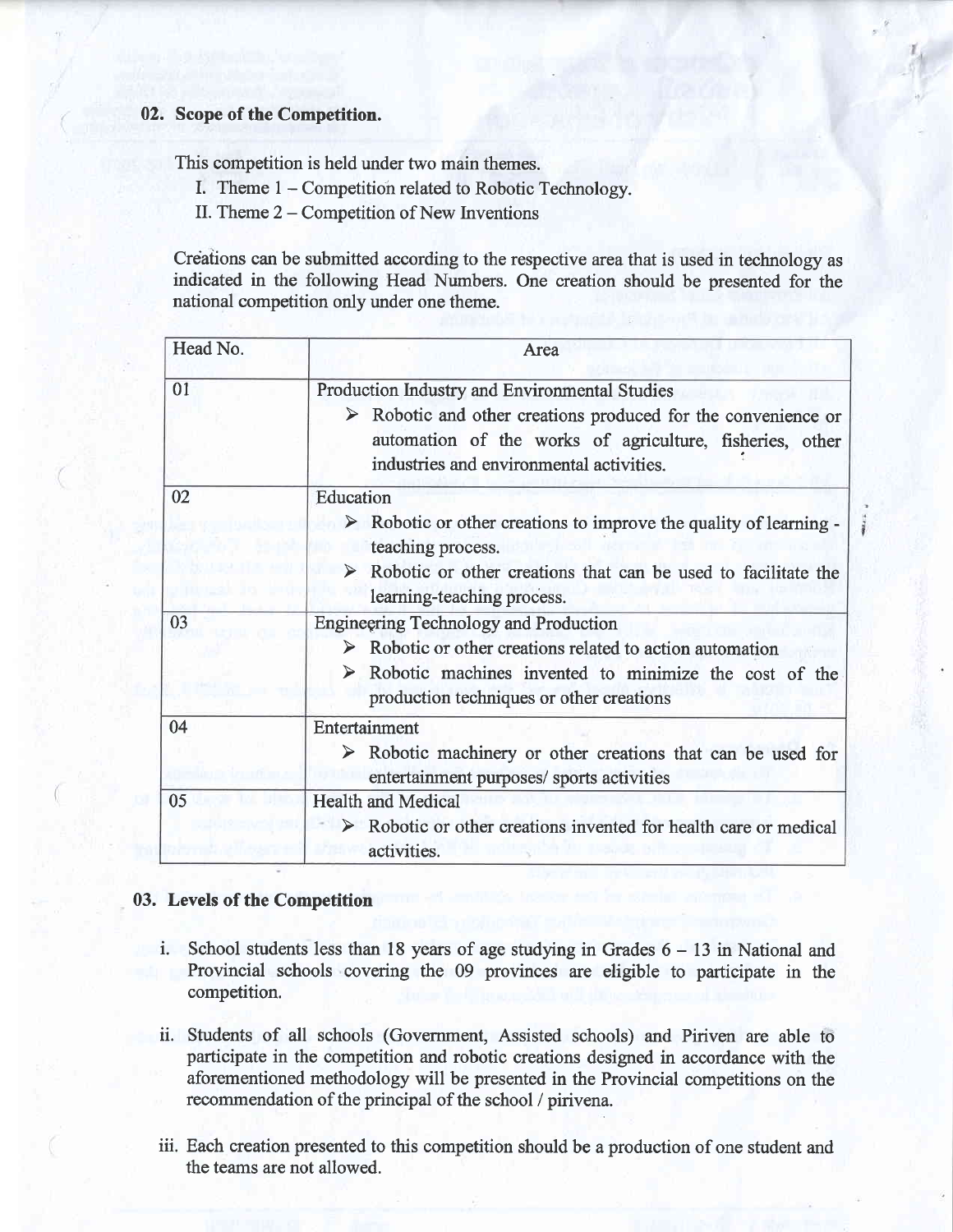- iv. The creations that receive first, second and third places under the above themes at provincial level will be demonsfrated in the exhibition conducted in line with the final competition.
- v. The Provincial level competition should be held under each theme in accordance with each field.
- vi. The first, second, third places will be selected from the creations that win the places at provincial level related to the respective area of the competition. The certificates, trophies and prizes will be awarded to the winners by the Ministry of Education and the amount of money awarded is mentioned below (Financial rewards awarded for each area of competition under Robotic Technology and New Inventions are as follows)

| First place                  |  | - Rs. $25,000.00$ | $-01$  |                                        |
|------------------------------|--|-------------------|--------|----------------------------------------|
| Second place - Rs. 15,000.00 |  |                   | $- 01$ |                                        |
| Third place                  |  | - Rs. $10,000.00$ | $-01$  |                                        |
| Merit                        |  | - Rs. $5,000.00$  |        | - From the $4th$ place to $10th$ place |

vii. A financial grant of Rs. 25,000.00 will be offered to schools that secure first places from the respecfive area of the competition for the promotion of technical education of the school.

#### 04. Time Frame

I.

| School level competitions    | $\blacksquare$ | Before 30 <sup>th</sup> June      |
|------------------------------|----------------|-----------------------------------|
| Provincial Level Competition | $\overline{a}$ | Before 31 <sup>st</sup> July      |
| <b>National Competition</b>  |                | Before 30 <sup>th</sup> September |

# 05. Organization and Judgement

## **Provincial Competition**

The Provincial level competition should be orgarized by the Deputy Director of Education / Assistant Director of Education who co-ordinate the technical subjects of the province. The composition of the panel of judges for the competitions organized by the provihces should be as follows.

- $\triangleright$  A lecturer of a university with a comprehensive knowledge of Robotics Technology/ Electronic and Electrical Engineering / Electronic and Telecommunication Engineering / Mechanical Engineering Science / Artificial Intelligence or any related field or a Chartered Engineer of the relevant fields.
- $\triangleright$  An officer nominated by the Technical Education Branch of the Ministry of Education
- Deputy Director of Education/ Assistant Director of Education in charge of Technical subject / Engineering Technology subject of the province
- A teacher representing another province who possesses knowledge on the relevant field.
- $\triangleright$  Provincial Director of Education will act as the final decision taker at the Provincial level competition.